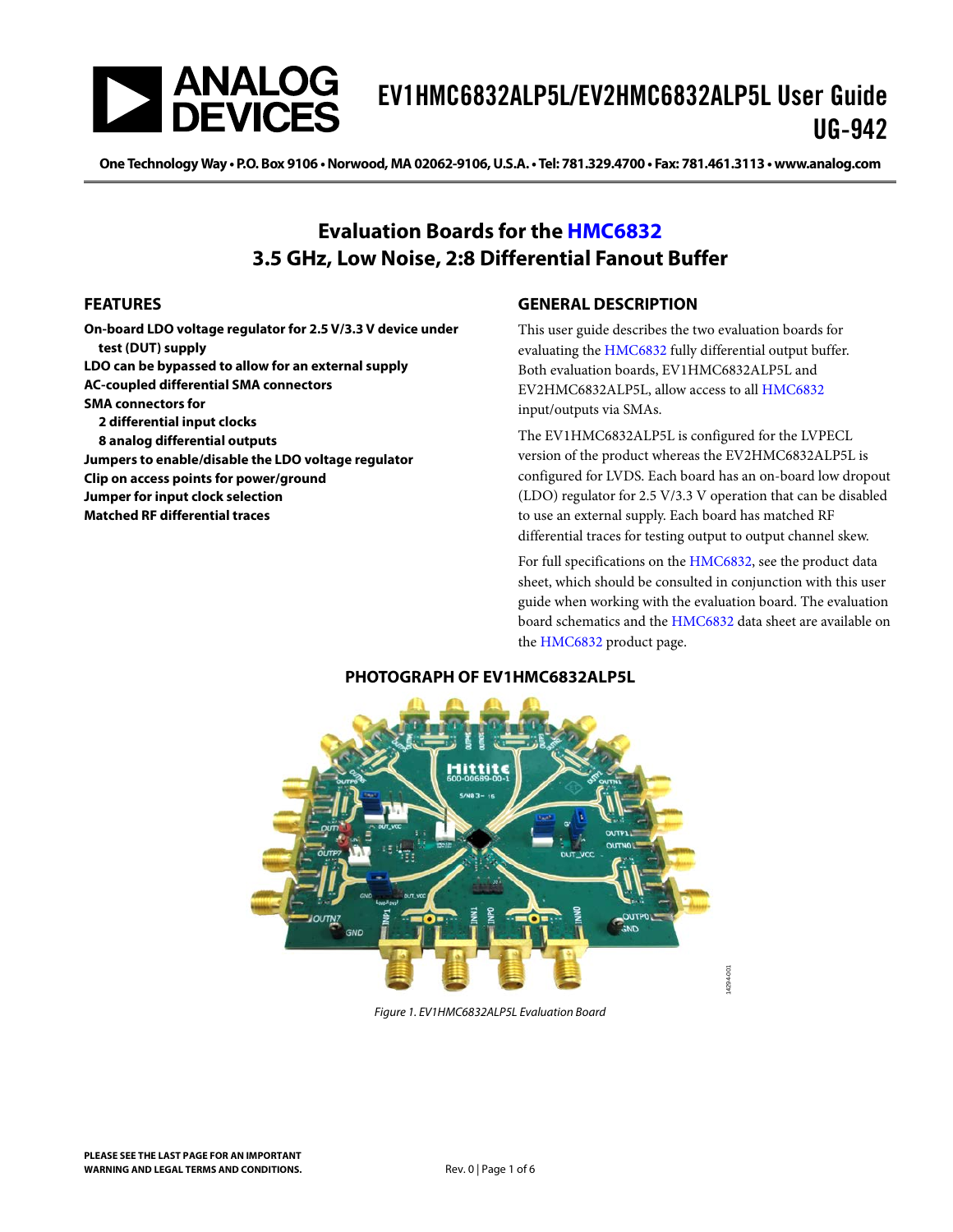# TABLE OF CONTENTS

### <span id="page-1-0"></span>**REVISION HISTORY**

**3/16—Revision 0: Initial Version**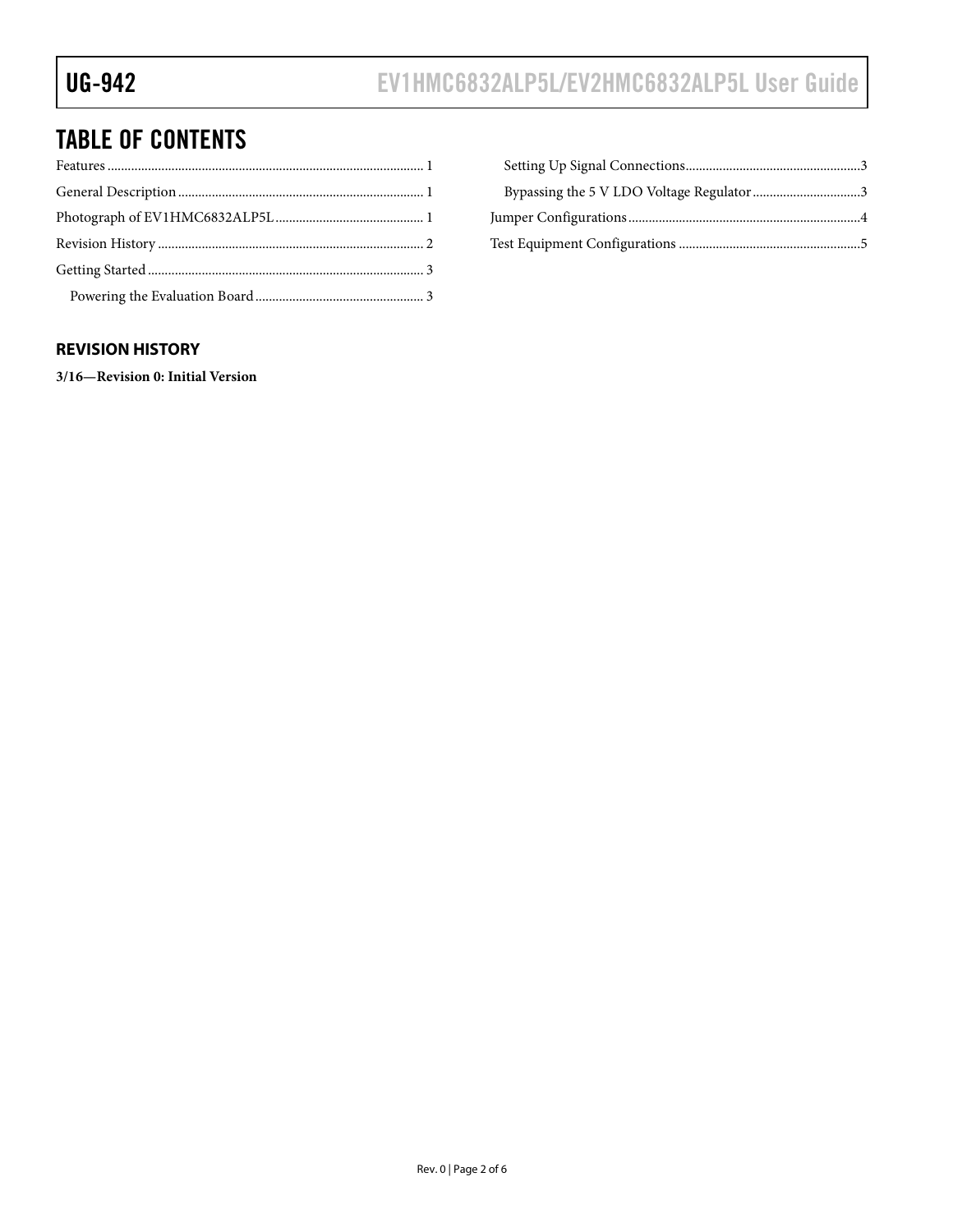14294-002

4294-002

## <span id="page-2-0"></span>GETTING STARTED

For convenience, many of the jumpers are preinstalled on the evaluation boards as listed in [Table 1.](#page-3-1) The jumper installation is dependent on the version of the evaluation board, EV1HMC6832ALP5L or EV2HMC6832ALP5L. Prior to powering on the evaluation board, it is important to verify the jumper configuration agains[t Table 1](#page-3-1) an[d Figure 3](#page-4-1) for the physical locations of the jumpers and test points.

### <span id="page-2-1"></span>**POWERING THE EVALUATION BOARD**

It is important to decide whether to use the on-board voltage regulator or an external power supply because the jumper configurations vary accordingly. Refer to [Table 1](#page-3-1) for the required jumper configurations.

If using the on-board regulator, apply 5 V to TP3 and ground either TP1 or TP4. [Figure 4](#page-4-2) provides an example of this scheme. In this scenario, install J8 but do not install J7. J6 determines the output voltage of the regulator and installing J9 allows observation of the regulator output voltage at TP2. Refer t[o Table 1](#page-3-1) for additional information about J6 and J9.

### <span id="page-2-2"></span>**SETTING UP SIGNAL CONNECTIONS**

There are two ac-coupled inputs to choose from, Input 0 or Input 1, via the IN\_SEL pin of th[e HMC6832.](http://www.analog.com/hmc6832?doc=ev1hmc6832alp5l-ev2hmc6832alp5l-ug-942.pdf) The input is determined by J3 on the evaluation board. A signal generator can be connected to either or both of these inputs and the user can select between them as follows:

- To select Input 0, tie J3 to ground.
- To select Input 1, tie J3 to  $V_{DD}$ .

Connect the output(s) of interest to either an oscilloscope or a spectrum analyzer for observation and evaluation (see [Figure 4\)](#page-4-2).

### <span id="page-2-3"></span>**BYPASSING THE 5 V LDO VOLTAGE REGULATOR**

To use an external power supply, such as for current measurements, bypass the on-board voltage regulator. To bypass the regulator, reconfigure the jumpers by installing J7 and not installing J8. An external supply of either 2.5 V (LVDS or LVPECL) or 3.3 V (LVPECL only) can then be supplied to TP2 (see [Table 2\)](#page-3-2).



*Figure 2. Functional Block Diagram*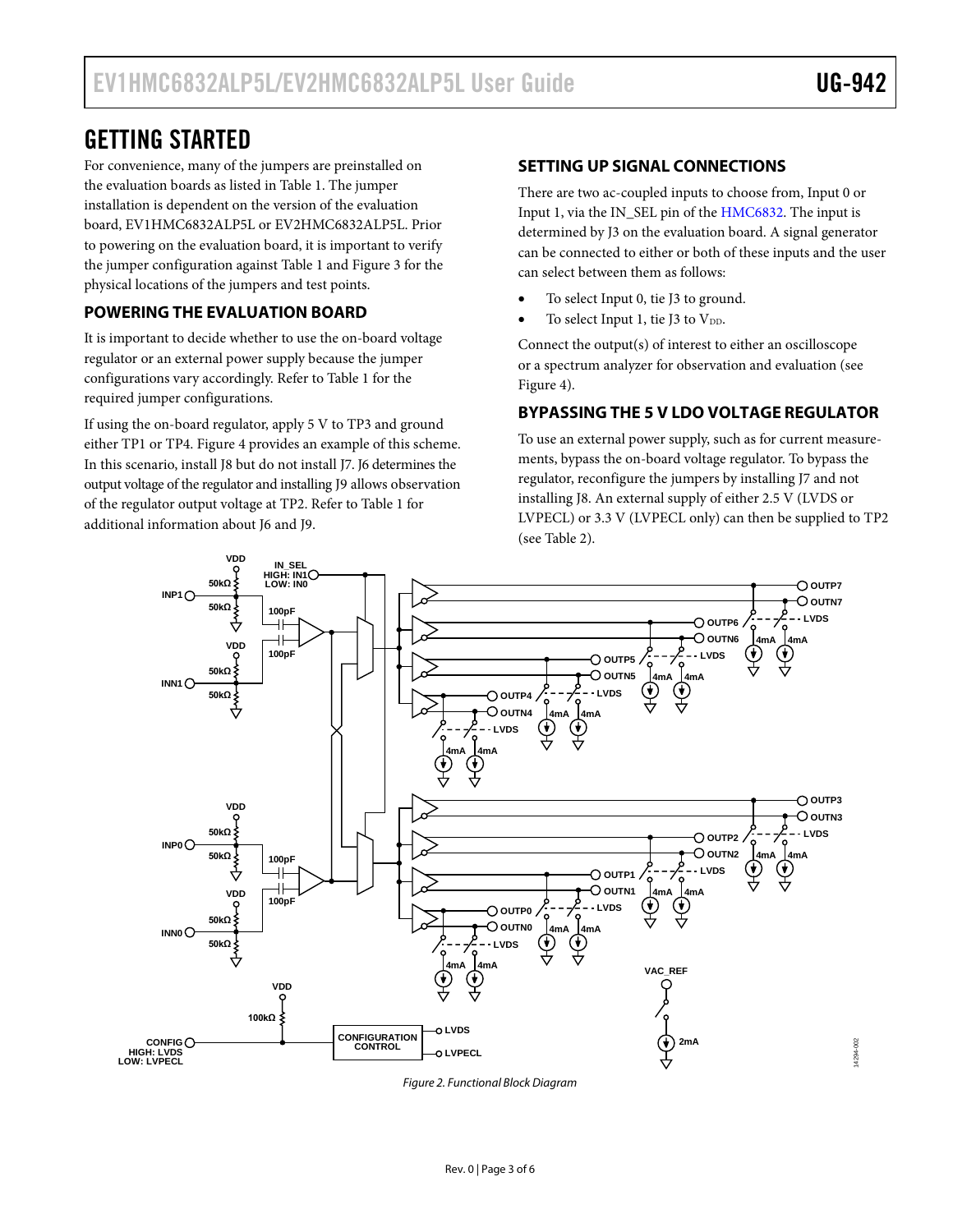# <span id="page-3-0"></span>JUMPER CONFIGURATIONS

Refer t[o Figure 3](#page-4-1) for jumper and test point locations on the board.

#### <span id="page-3-1"></span>**Table 1. Jumper Settings**

| Jumper<br><b>Number</b> | <b>Function</b>                                                                                                                                                 | <b>Installed</b>                                                                                                                                       | <b>Uninstalled</b>                                                                                       | <b>Preinstalled on</b><br><b>Evaluation</b><br><b>Board</b> |
|-------------------------|-----------------------------------------------------------------------------------------------------------------------------------------------------------------|--------------------------------------------------------------------------------------------------------------------------------------------------------|----------------------------------------------------------------------------------------------------------|-------------------------------------------------------------|
| J3                      | Input level for IN_SEL pin. GND<br>selects Input0 and DUT_VCC selects<br>Input1.                                                                                | As needed, depending on input<br>desired.                                                                                                              | If not installed, default is<br>Input0 as IN_SEL has an<br>internal pull-down                            | <b>No</b>                                                   |
| J5                      | Determines LVPFCL/LVDS mode.                                                                                                                                    | Sets CONFIG pin to proper<br>configuration mode (LVPECL/LVDS).                                                                                         | Sets HMC6832 to LVDS<br>mode due to internal<br>pull-up on the device.                                   | Yes                                                         |
| J6                      | Determines the regulator supply.                                                                                                                                | Regulator supplies 2.5 V, assuming<br>it is enabled (J7 not installed) and 5<br>V is supplied to TP3.                                                  | Regulator supplies 3.3 V,<br>assuming it is enabled (J7<br>not installed) and 5 V is<br>supplied to TP3. | Yes                                                         |
| J7                      | Enables or disables the regulator<br>output.                                                                                                                    | Disables regulator output.                                                                                                                             | Enables regulator output.                                                                                | <b>No</b>                                                   |
| J8                      | Connects or disconnects the<br>regulator output to the HMC6832<br>device.                                                                                       | Connects the regulator output to<br>the device.                                                                                                        | Disconnects the<br>regulator output and the<br>device.                                                   | Yes                                                         |
| <b>J9</b>               | Determines the function of TP2 to<br>observe the regulator output or to<br>apply power to the HMC6832<br>device, depending on the<br>installation status of J8. | When J8 is installed, the regulator<br>output can be observed at TP2.<br>When J8 is not installed, power can<br>be applied $(2.5 V or 3.3 V)$ via TP2. | Power cannot be applied<br>or observed at TP2.                                                           | Yes                                                         |
| <b>J30</b>              | Analog Devices, Inc., use only.                                                                                                                                 | Do not install.                                                                                                                                        | Analog Devices use only.                                                                                 | <b>No</b>                                                   |

#### <span id="page-3-2"></span>**Table 2. Test Points** ┑

| <b>Test Point</b> |                                                                                                                                                                       |
|-------------------|-----------------------------------------------------------------------------------------------------------------------------------------------------------------------|
| Number            | <b>Function</b>                                                                                                                                                       |
| TP <sub>1</sub>   | Ground connection.                                                                                                                                                    |
| TP <sub>2</sub>   | When J8 and J9 are installed, TP2 observes the regulator output. When J9 is installed and J8 is not installed, TP2<br>supplies power (2.5 V or 3.3 V) to the HMC6832. |
| TP3               | 5 V supply for the on-board regulator.                                                                                                                                |
| TP4               | Ground connection.                                                                                                                                                    |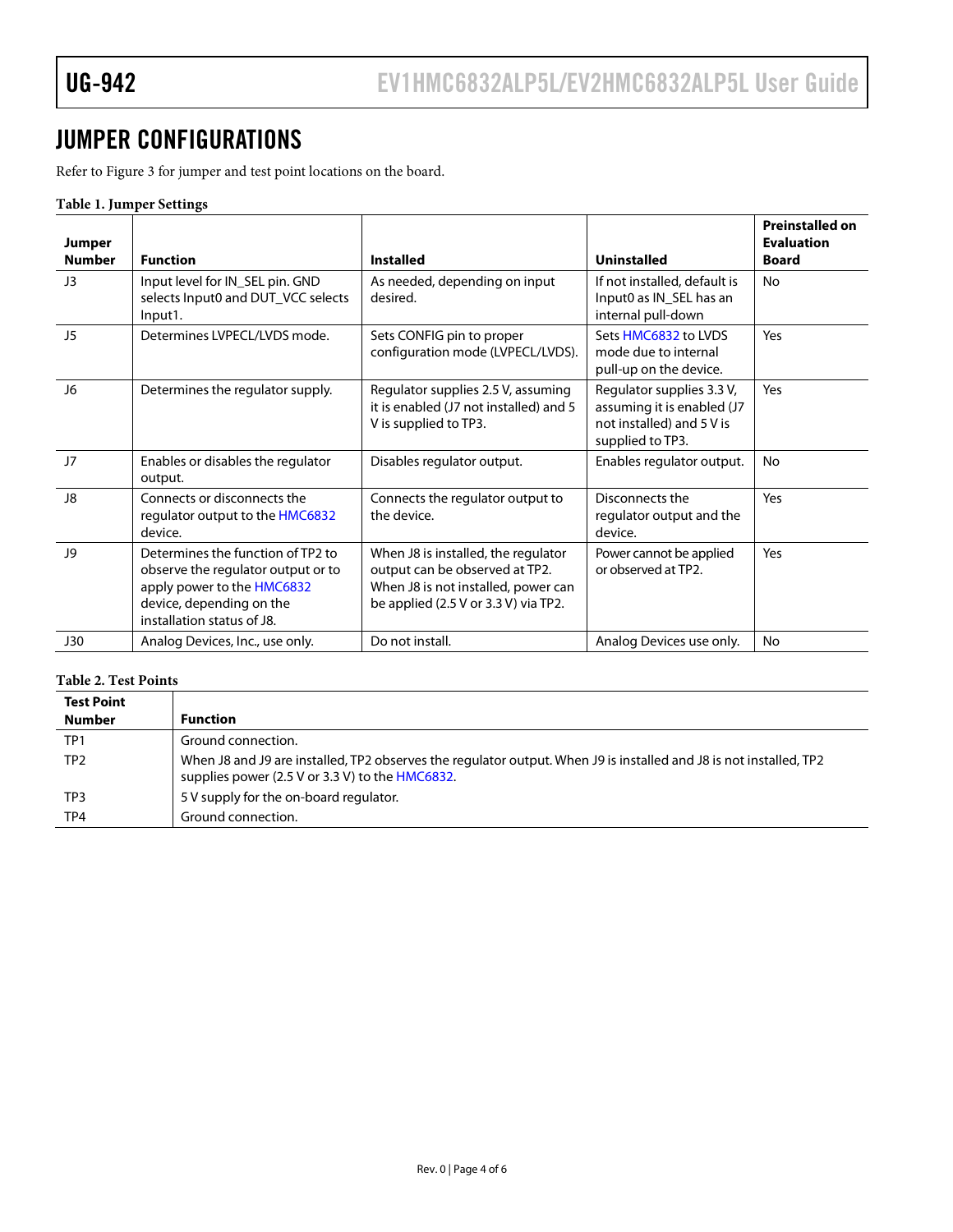## <span id="page-4-0"></span>TEST EQUIPMENT CONFIGURATIONS

The test equipment requirements and setup configurations are shown in [Figure 3](#page-4-1) and [Figure 4.](#page-4-2)



<span id="page-4-1"></span>

<span id="page-4-2"></span>*Figure 4. Block Diagram of the EV1HMC6832ALP5L/EV2HMC6832ALP5L Test Equipment Setup*